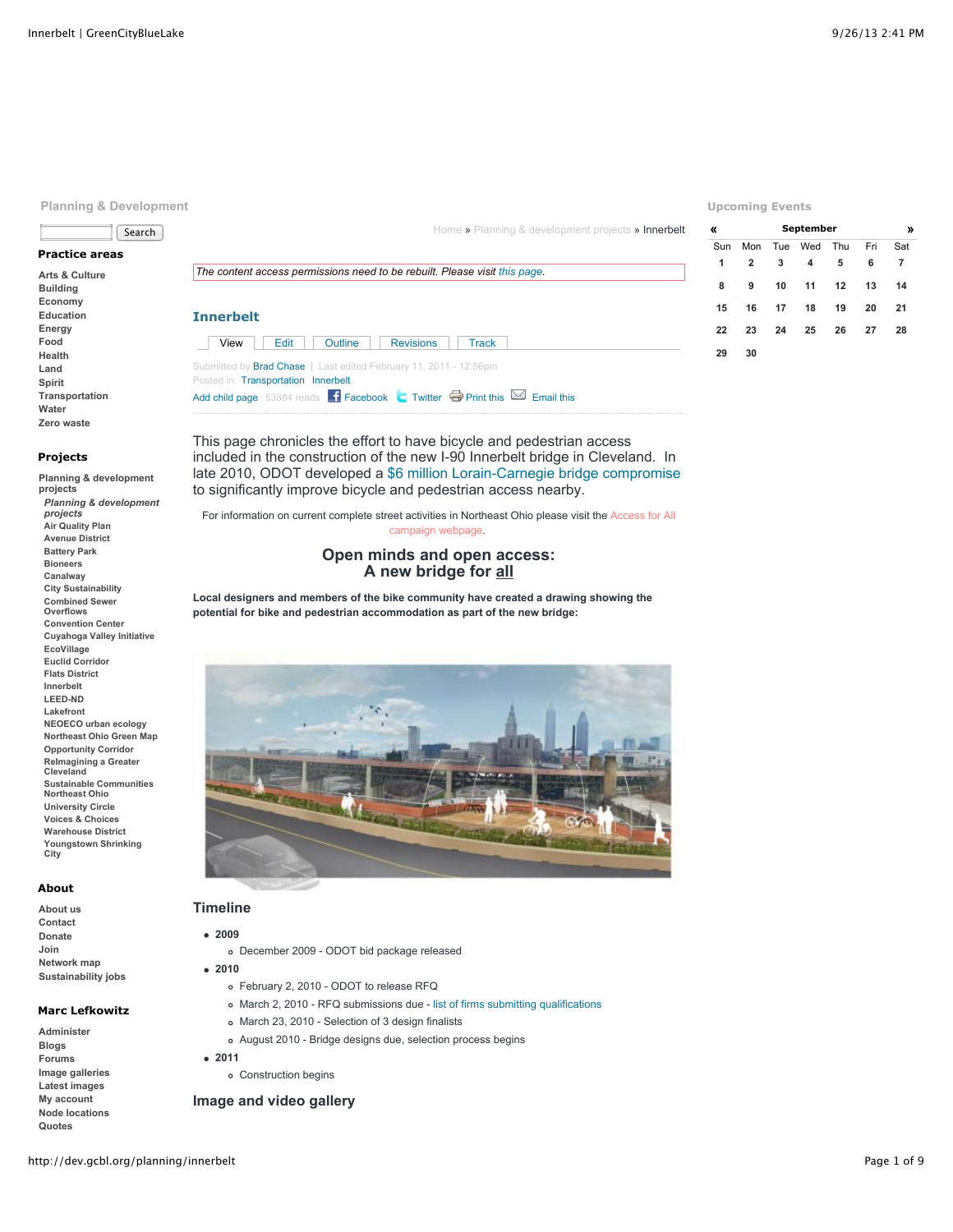**[Recent changes](http://dev.gcbl.org/recent_changes) [User locations](http://dev.gcbl.org/map/user) [Create content](http://dev.gcbl.org/node/add) [Recent posts](http://dev.gcbl.org/tracker) [Log out](http://dev.gcbl.org/logout)**

### **Users**

### **[Online](http://dev.gcbl.org/planning/innerbelt?quicktabs_2=0#quicktabs-2) [New](http://dev.gcbl.org/planning/innerbelt?quicktabs_2=1#quicktabs-2)**

**There are currently** *0 users* **and** *1 guest* **online.**



Explore images of what the new Innerbelt bridge **can be**, photos of existing conditions, and ODOT's proposed bike accomodation on local streets. [Innerbelt image gallery.](http://dev.gcbl.org/image/tid/133)

## **Important Downloads**

- [Executive Summary of project to date](http://dev.gcbl.org/system/files/20100629+Innerbelt+Bridge+Executive+Summary.pdf)  June 2010 (PDF)
- [Overview PowerPoint presentation](http://dev.gcbl.org/system/files/20100201+Bridge+Roadshow_general_sm.pdf) (1.5mb, PDF)
- [Informational packet](http://dev.gcbl.org/system/files/20100208+Bike+and+Pedestrian+Engineer+Handout_FINAL2.pdf) distributed at ODOT's bidders' session (354k, PDF)
- [2009 NOACA bicycle counts](http://dev.gcbl.org/system/files/NOACA+2009+Bike+count+database.pdf)  numbers are growing! (28k, PDF)

### **Design-build teams selected to submit bids**

- **Trumbull-Great Lakes-Ruhlin, A Joint Venture, LLC**
	- Designer in bid: [Parsons Transportation Group Inc.,](http://www.parsons.com/pages/default.aspx) Pasadena, CA
	- Contractors in bid: [Trumbull Construction,](http://www.pjdick.com/tpjwebsite.nsf/Trumbull/Home?openDocument) [Great Lakes Construction,](http://www.tglcc.com/) [Ruhlin](http://www.ruhlin.com/)
	- Completed [Biloxi Bay Bridge](http://www.parsons.com/projects/Pages/us90-biloxi-bay-bridge.aspx) which includes 12 foot bike/ped path
- **Walsh Construction**
	- Designer in bid: [HNTB Ohio Inc.](http://www.hntb.com/)
	- Contractor in bid: [Walsh Construction](http://www.walshgroup.com/)
	- [US 90 bridge](http://www.hntb.com/our-work/market/bridges-and-tunnels#/ajax/project/466) across St. Louis Bay includes bike/ped lane
	- [Bob Kerrey Pedestrian Bridge](http://www.hntb.com/our-work/market/bridges-and-tunnels#/ajax/project/521)
- **Lane/Brayman, A Joint Venture, LLC**
	- Designer in bid: [FIGG](http://www.figgbridge.com/)
	- Contractors in bid: [Lane/Brayman](http://www.braymanconstruction.com/)
	- o Designed [Cesar Gaviria Trujillo Viaduct](http://www.figgbridge.com/cesar_gaviria_trujillo_viaduct.html) which includes bike/ped lane
- **Kokosing-Kiewitt, A Joint Venture** (not selected from initial submission)
	- o Designer in bid: [Janssen & Spaans Engineering, Inc.,](http://www.jsengr.com/) Indianapolis, IN
	- Contractors in bid: [Kokosing Construction](http://www.kokosing.biz/default.aspx), [Kiewit Construction](http://www.kiewit.com/)
	- [Won award](http://www.jsengr.com/index.php/en/us27/101) for work on I95-I495 bridge in DC that includes bike/ped lane
	- o [Photos](http://www.flickr.com/photos/36400856@N04/3593808785) of "bump-out" on bike/ped lane

#### **Reasons to support biking and walking options**

**Improved health and fitness**

A walking and biking transportation infrastructure is a practical way for many to achieve recommended levels of physical activity. Modest increases in bicycling and walking for short trips could provide enough exercise for 50 million inactive Americans to meet recommended activity levels, reducing America's activity deficit.

**Reducing transportation costs to ease household budgets**

For most Americans, transportation is an expense second only to housing (higher than health care, education and food).

- Even before runaway gas prices, the average American spends 19% of their income on transportation, with households that heavily rely on cars for transportation spending 50% or more.
- Based on AAA reports of typical transportation costs 56.1 cents/ mile and \$5 daily parking, typical car commuter costs are more than \$11,500/year.
- NEO combined household + transportation expenses (location efficiency) are out of line with other regions. Cleveland proper is one area where the ratio is better, due to public transit [accessibility, and walkable and bikable communities. See CNT Housing and Transportation](http://htaindex.cnt.org/mapping_tool.php?region=Cleveland--Akron,%20OH) Index.
- **Equity** See [map of Cleveland households without cars](http://dev.gcbl.org/image/percentage-cleveland-households-without-car-neighborhood-boundary)
	- Overall, 25% of Cleveland households do not own a car (46,841 households, 114,292 individuals)
		- 30% of Tremont households do not own a car (962 households, 2347 individuals)
		- 65% of Central households do not own a car (2934 households, 7159 individuals)
		- 42% of Downtown households do not own a car (1126 households, 2747 individuals)

#### **Proactive response to climate change**

Multiple organizations, including recent [Lancet coverage,](http://www.thelancet.com/climate-change) have found important health gains and reductions in CO2 emissions can be achieved through replacement of urban trips in private motor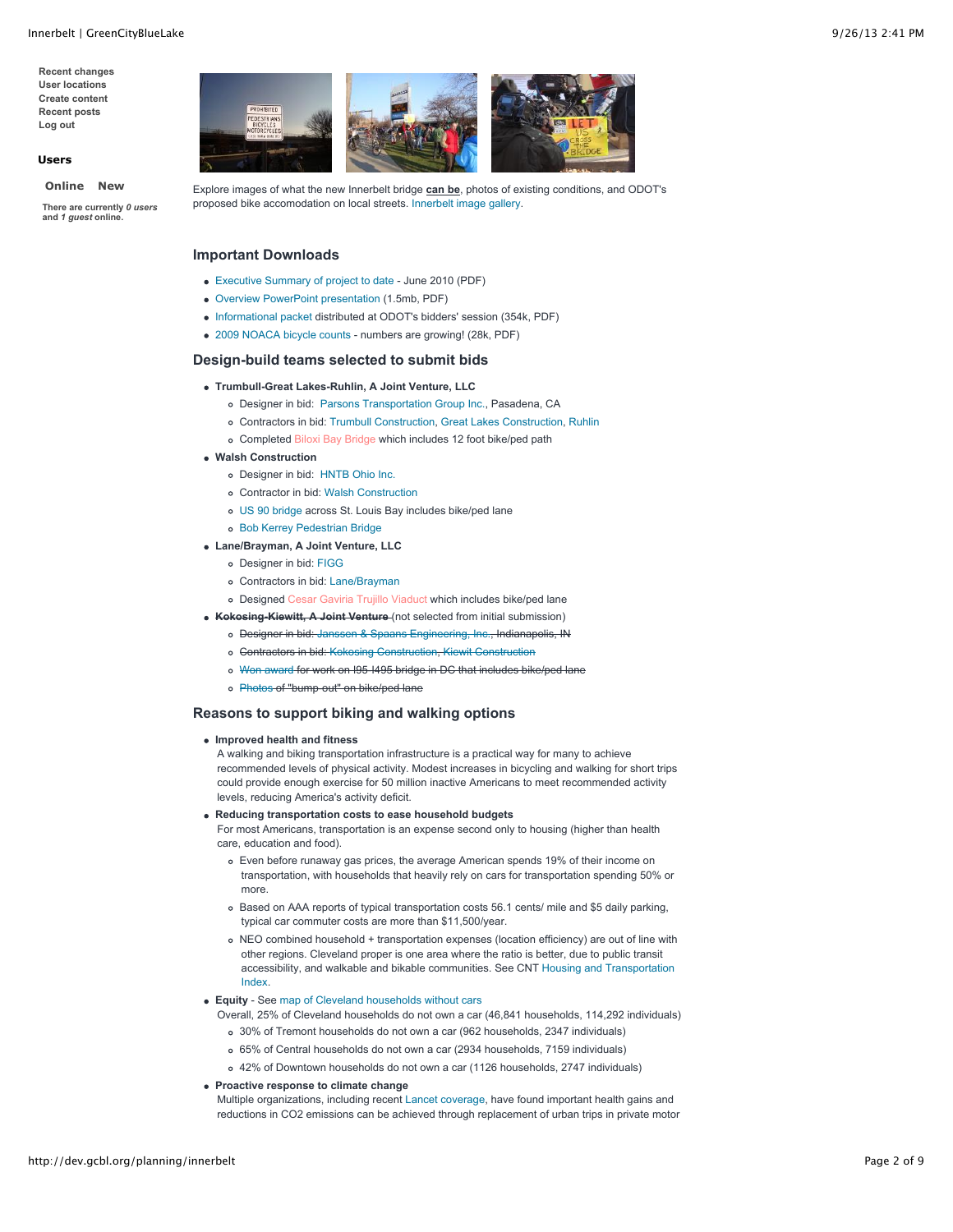vehicles with active travel in high-income and middle-income countries. In addition:

- NOACA's [long range transportation plan](http://www.noaca.org/connectgoals.html) identifes reducing vehicle miles travelled and increasing mode splits as plan goals;
- The Sustainable Cleveland 2019 [Transportation work group](http://clevelandsummit.ning.com/group/sustainabletransportation) has identified complete streets and mode shifts as two goals; and
- GCBL's transportation [climate change transition plan](http://dev.gcbl.org/energy/regional-agenda/climate-change/transition-pathways) identifies increased biking, walking and public transit use as viable responses to climate change.

### **Done as a matter of course in other states**

At least [30 communities](http://mobikefed.org/2006/05/bicycle-paths-on-interstate-freeway.php) benefit from cycling and pedestrian access to an interstate highway bridge. In many cases, these are dramatic and beautiful shared spaces that enhance the city's life.

**Proposed "alternatives" don't work**

There are 2 other primary ways to get downtown on bike or foot. However, each of these existing options (even if enhanced and improved) has serious setbacks - including safety, distance, time and elevation changes. We don't ask cars to go a 1/2 mile out of the way, why should we ask a bicyclist or pedestrian to do the same?

### **Financial sense.**

Bicycle and pedestrian accommodation on the Innerbelt Bridge makes financial sense. During development of bridge options, ODOT posted acceptable cost ranges for a variety of bridge options, yet successful cyclist and pedestrian accommodation was already acknowledged to be well below these acceptable cost ranges. Nevertheless, ODOT still says "no," without any explanation or analysis. Here is a quick analysis:

- In the immediate neighborhoods on Tremont, Central and Downtown, over 5,022 households and 12,254 individuals have no vehicle available.
- A recent NOACA traffic count on the Innerbelt Bridge calculated 130,930 vehicles total, traveling in both directions
- 12,254 individuals without car / 130,930 cars = 9.4%. **A fair starting point for ODOT accomodation of bikes and pedestrians might be 9.4% of the project budget** (and probably significantly higher, as the traffic count records single automobiles that travel over the bridge twice - once into downtown, and once out of downtown)
- ODOT's own back-of-the-envelope estimate to accommodate bikes was 20 million dollars, or roughly 4% of the project budget. Although ODOT has not released the details of its calculation, it appears to be based on typical highway bridge construction costs per square foot - and thus is probably inflated, as a bike and pedestrian accommodation will not need to be engineered to the same weight specifications. A more realistic number might be 10 or 12 million - or 2% of the project budget.
- **One size fits all highway approach doesn't work in cities**

#### **Tourism, views and connectivity**

A bike/walk path on the Innerbelt Bridge will provide NE Ohio residents with a dramatic, beautiful, healthy and practical connection to downtown Cleveland. Whether they bike, walk or drive, the bridge should be available for all Cleveland residents, not just those driving to or through downtown Cleveland.

#### **Leverage Towpath Trail investments**

Bridge access is a great way to leverage the Towpath Trail investments and share downtown. It's a sound investment with a terrific health and environmental return for the community, offering a big impact for modest investment.

#### **Oft cited concerns of safety and snow can be overcome**

Safety is a foremost priority. ODOT's proposed bike and pedestrian routing will increase the numbers of bicycles and pedestrians through The Flats or onto Lorain-Carnegie Bridge, neither of which is ideal from a safety or snow perspective. A well designed and integrated bike and pedestrian path can overcome safety and snow objections - through large break down lanes, setbacks, cement and fence barriers. 30 other communities have "figured it out" and successfully integrated bike and pedestrian access with automobile access. **So can Cleveland**. Similarly, bike and pedestrian paths already exist and are being built in places which receive snow - Boston, Chicago, Minnesota, Sweden, to name a few. If these regions can figure it out, so can Cleveland.

## **ODOT's proposed alternative**

ODOT's "alternative" has been a work in progress - at least in statements made to the press. Currently (as of July 2010), ODOT is proposing to make an investment in the Lorain-Carnegie Bridge to improve safety on that route. No documentation on actual designs or cost estimates have been shared with the public, making it difficult to evaluate. See [here](http://dev.gcbl.org/blog/marc-lefkowitz/odot-denies-bikepeds-bridge-did-campaign-succeed-moving-minds) for a recent discussion on ODOT's shifting (and increasing) proposed investment in their alternative route.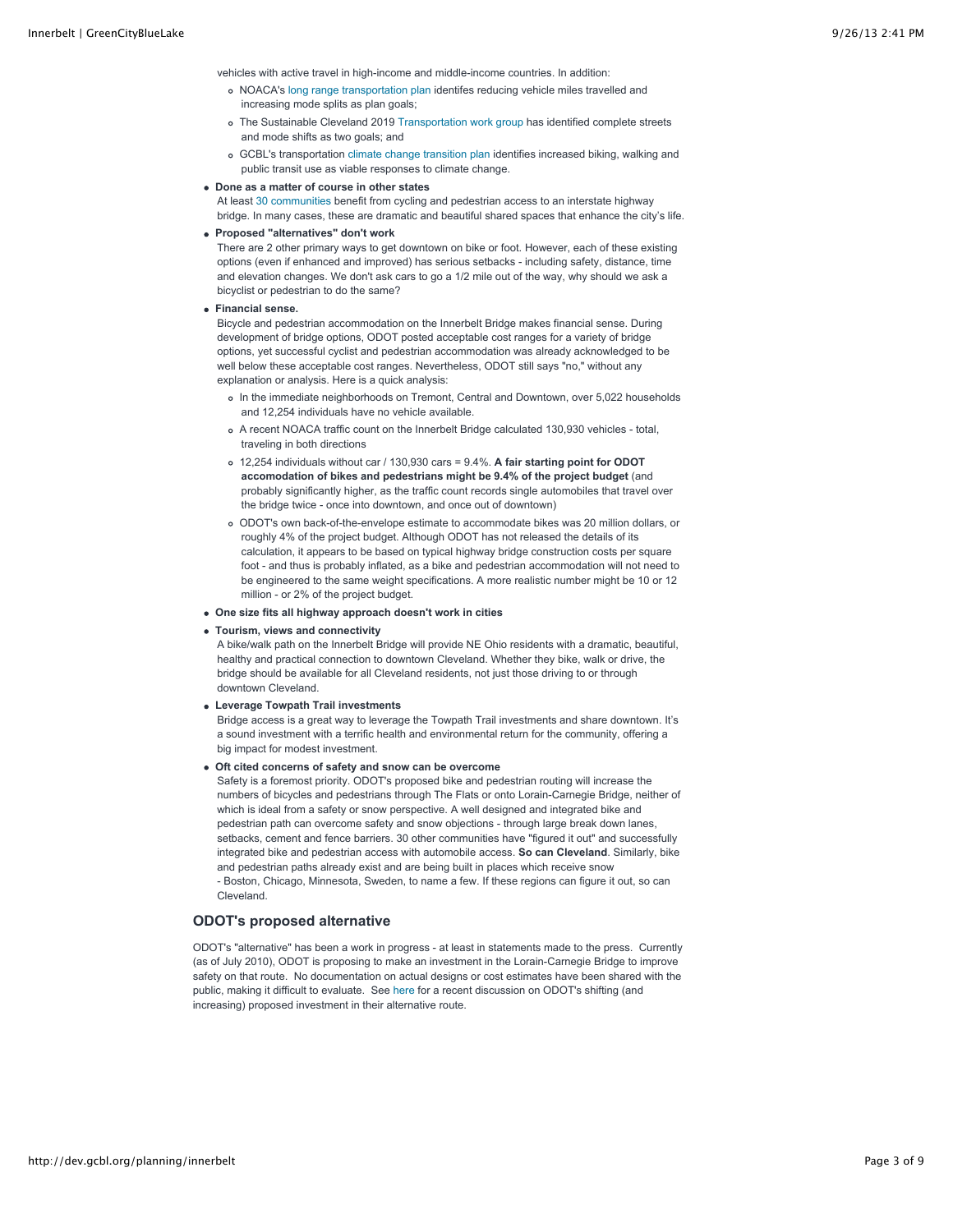

• [Presentation to NOACA TAC](http://dev.gcbl.org/system/files/20061215_NOACA_TAC_Bike_Accommodations.pdf) from December 15, 2006

### **How you can help**

*Update: Thanks to the hundreds of emails, calls, letters and public testimony at meetings over the past few months, bike and pedestrian access on the new Innerbelt Bridge is gaining momentum. The Cleveland City Planning Commission, Congressman Dennis Kucinich, Mayor Frank Jackson, State Representative Michael Skindell, State Senator Dale Miller, Senator Sherrod Brown and Governor Ted Strickland have all put their support behind accommodating bikes and pedestrians on the new bridge. See an expanded list of supporters below, and help us contact additional decision makers that can help make this a reality.*

- **Connect** with the ["Innerbelt Bridge access for everyone"](http://www.facebook.com/pages/Innerbelt-Bridge-access-for-everyone-including-bikes-and-pedestrians/183358026650) Facebook page
- **Attend** an upcoming meeting
- Have your organization **officially endorse** the project
	- [Contact us](mailto:%20bchase@cmnh.org) if your organization is interested in joining the 30+ organizations (and growing!) that have officially endorsed the project or if you would like a presentation on why your organization should consider endorsing this important project.
	- [Download a short PowerPoint presentation](http://dev.gcbl.org/system/files/20100201+Bridge+Roadshow_general_sm.pdf) explaining the project (PDF, 1.5 mb)
- **Contact** a decision maker and let them know you support bike and pedestrian access on the new Innerbelt Bridge
	- Send an **email** to [bridge@greencitybluelake.org](mailto:bridge@greencitybluelake.org) and we will forward your comments to the decision makers (to get started, download this [sample letter](http://dev.gcbl.org/system/files/support_bike_ped_bridge.pdf) of support)
	- **Write or email** a letter to the editor
		- [Letters@plaind.com](mailto:Letters@plaind.com)
	- Email, call or write **ODOT District 12**
		- **Bonnie Teeuwen**, District 12 Deputy Director 5500 Transportation Blvd. Garfield Heights, OH 44125 Phone: (216) 584-2000 Email: [bonnie.teeuwen@dot.state.oh.us](mailto:bonnie.teeuwen@dot.state.oh.us)
	- Email, call or write **ODOT State Headquarters**
		- **Jolene Molitoris**, Director 1980 West Broad Street Columbus Ohio, 43223 Phone: (614) 466-2336
	- Email, call or write **Governor Ted Strickland**
		- [\(view sample letter\)](http://dev.gcbl.org/system/files/support_bike_ped_bridge.pdf)
			- **The Honorable Ted Strickland** Governor of Ohio Riffe Center, 30th Floor 77 South High Street Columbus, OH 43215-6108 (614) 466-3555
	- Email, call or write your **U.S. Reprensentatives**
		- Senator **George Voinovich** 1240 East Ninth Street Room 3061 Cleveland, OH 44199 Phone: (216) 522-7095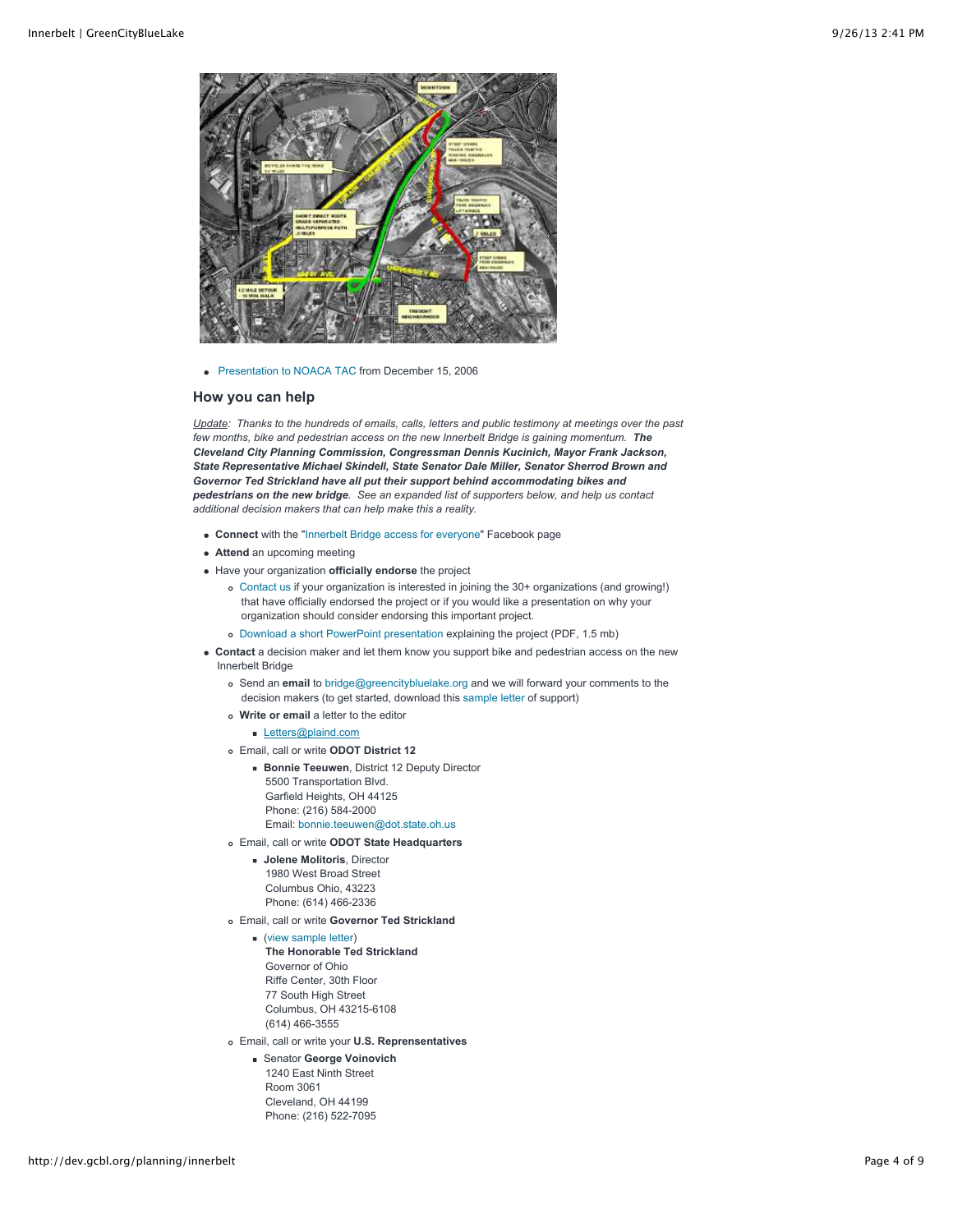(202) 224-3353 - DC Office [Email Senator Voinovich](http://voinovich.senate.gov/public/index.cfm?FuseAction=Contact.ContactForm) (web form)

- Senator **Sherrod Brown** - [Letter of support](http://dev.gcbl.org/system/files/Sherrod+Brown_Innerbelt+Bridge+Bike+Lane.pdf) sent 3/4/2010 *Please thank Senator Brown for his support* Phone: (216) 522-7272, Fax: (216) 522-2239 [Email Senator Brown](http://brown.senate.gov/contact/)
- Representative **Marcia Fudge** (bridge is in her district) 4834 Richmond Road Suite 150 Warrensville Heights, OH 44128 Phone: (216) 522-4900 Fax: (216) 522-4908 [Email Representative Fudge](https://forms.house.gov/fudge/contact-form.shtml) (web form)
- Representative **Dennis Kucinich** - [Letter of support](http://dev.gcbl.org/image/dennis-kucinich-letter-support-bike-and-pedestrian-access-new-bridge) sent 12/6/2009 *Please thank Rep. Kucinich for his leadership on this issue* Phone: (216) 228-8850 [Email Representative Kucinich](https://writerep.house.gov/writerep/welcome.shtml)
- Email, call or write **State Representatives**
- State Representative Robin Belcher (east side of bridge)
- State Representative Michael Skindell (west side of bridge)
- **Support** printing, mailing and other costs associated with this advocacy effort
	- **Mail a check** made out to Cleveland Museum of Natural History, with GreenCityBlueLake Institute (Innerbelt) in the memo line to: 1 Wade Oval Cleveland, OH 44106
	- Contribute **online** and **select "GreenCityBlueLake Institute"** <http://www.cmnh.org/product/donation/donatenow.aspx>

# **Letters of support (and endorsements)**

- [Let experts explore feasibility of Inner Belt bike path,](http://blog.cleveland.com/letters/2010/07/let_experts_explore_feasibilit.html) Kevin Cronin letter to the edtor, Plain Dealer, July 11, 2010
- [ODOT's process on Inner Belt design is flawed,](http://blog.cleveland.com/letters/2010/07/odots_process_on_inner_belt_de.html) Mike Neundorfer letter to the editor, Plain Dealer, July 11, 2010
- Tom Morley, President, Lube Stop, [letter to Governor Strickland,](http://dev.gcbl.org/system/files/Tom_Morley_Governor_Innerbelt.pdf) June 29, 2010
- Mike Neundorfer [letter to the editor](http://dev.gcbl.org/system/files/20100628_MikeNeundorferLTE_Crains.pdf) of Crains Cleveland Business, June 28, 2010
- [Bikes on the Inner Belt Bridge? An absolute must](http://blog.cleveland.com/letters/2010/06/bikes_on_the_inner_belt_bridge_1.html), Emelio DiSabato letter to the editor, Plain Dealer, June 20, 2010
- Email letters of support (sent to [bridge@greencitybluelake.org\)](mailto:bridge@greencitybluelake.org)
	- [Letters sent Jan 28 through Feb 22](http://dev.gcbl.org/system/files/20100222+Innerbelt+bike+emails+jan28toFeb22.pdf) (33, letters, 1mb)
	- [Letters sent Dec 1 through Jan 28](http://dev.gcbl.org/system/files/20100128+Innerbelt+bike+emails.pdf) (38 letters, 1.3mb)
	- We know of dozens of additional letters that have been sent. If you've sent a letter or email, please send us a copy so we can post it here.
- Senator Sherrod Brown [letter of support](http://dev.gcbl.org/system/files/Sherrod+Brown_Innerbelt+Bridge+Bike+Lane.pdf) to Governor Strickland
- [Letter of support from Huron Hospital](http://dev.gcbl.org/system/files/HuronHospital_Bridge_Support.pdf), a Cleveland Clinic Hospital, President Alfred G. Kious
- [Letter to FHWA Administrator Mendez](http://dev.gcbl.org/system/files/100205+FHWA+Innerbelt+Bridge.PDF) from Representative Kucinich requesting a meeting to fix the current bridge proposal (Feb. 5, 2010)
- Cleveland City Planning Commission [resolution in support](http://dev.gcbl.org/planning/innerbelt/city-planning-commission-resolution-support-bikes-and-pedestrians) of integrating bike and pedestrian access as part of official ODOT design alternatives for new bridge. (Januray 22, 2010)
- [Simple Yard Care](http://www.simpleyardcare.com/)[, Bike, Walk Ohio!, Phoenix Coffee, MossMedia LLC, LNE Group, Tremont](http://www.greennpower.com/) Electric
- "[Plans for Inner Belt Bridge should include access for cyclists, pedestrians,](http://blog.cleveland.com/letters/2010/01/plans_for_inner_belt_bridge_sh_1.html)" Letter to the Plain Dealer Editor by Mark Timieski (Jan. 1, 2010)
- 2019 Sustainable Transportation Action Team (2019 STAT) votes to support inclusion of bike and pedestrian access on new Innerbelt Bridge, asks for Mayor Frank Jackson's public endrosement of project (Dec. 17, 2009)
- [50+ letters of support](http://dev.gcbl.org/system/files/20091211_NOACA_public_comments.pdf) distributed to NOACA board members (Dec. 11, 2009)
- Chris Ronayne, President, University Circle Inc., [letter of support](http://dev.gcbl.org/system/files/Chris+Ronayne+Letter.pdf) (Dec. 10, 2009)
- Dan T. Moore, Wendy Park Foundation, [letter of support](http://dev.gcbl.org/system/files/WPF.PedestrianBikePath.12.10.09.pdf) (Dec. 10, 2009)
- Marie Kettridge, Executive Director, Slavic Village Development, [letter of support](http://dev.gcbl.org/system/files/Slavic+Village_NOACA+Innerbelt+Bridge+Letter.pdf) (Dec. 10, 2009)
- Carol Fredrich, Executive Director, Lutheran Metropolitan Ministry, [letter of support](http://dev.gcbl.org/system/files/Luthern_Letter+supporting+bike+access.pdf) (Dec. 10, 2009)
- Scott Cowan, owner, Century Cyles, [letter of support](http://dev.gcbl.org/system/files/Century_Cycles_Letter.pdf) (Dec. 10, 2009)
- Rev. Catherine Rolling, United Church of Christ, [letter of support](http://dev.gcbl.org/system/files/UCC_CLE+bridge+letter+12-09.pdf) (Dec. 10, 2009)
- Ryan McKenzie, founder and president, CityWheels, [letter of support](http://dev.gcbl.org/system/files/McKenzie_Innerbelt+bridge+support+letter.pdf) (Dec. 10, 2009)
- Lois Moss, founder, Walk+ Roll Cleveland, [letter of support](http://dev.gcbl.org/system/files/Lois_bridge_ltr.pdf) (Dec. 10, 2009)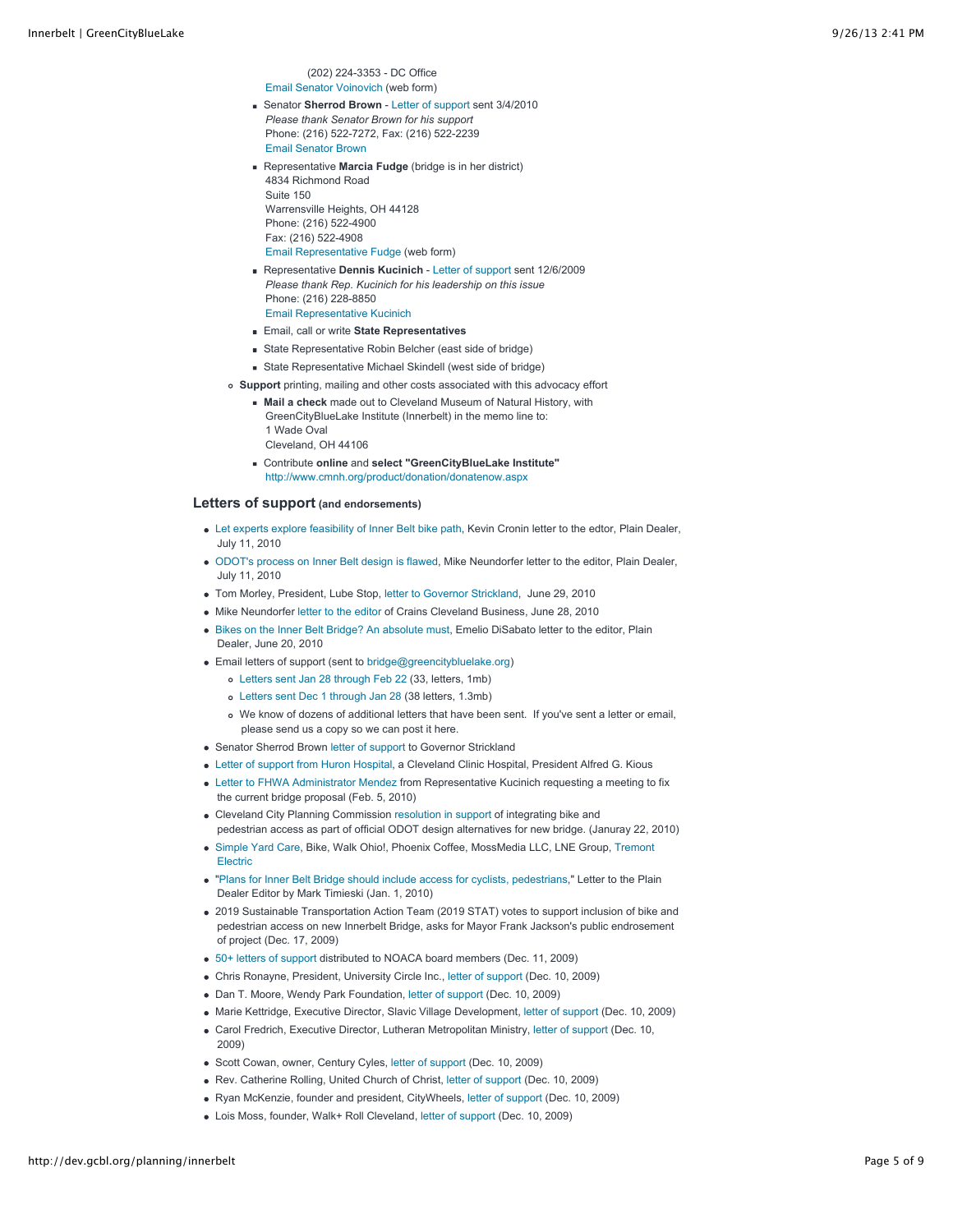- Linda Robson, Case Western Reserve University, [letter of support](http://dev.gcbl.org/system/files/Case+letter+of+support.pdf) (Dec. 10, 2009)
- Mark McDermott, VP Ohio Impact Market, Enterprise Community Partners, [letter of support \(](http://dev.gcbl.org/system/files/Enterprise_innerbelt_letter.pdf)Dec. 9, 2009)
- Cleveland Bikes, [letter in support](http://dev.gcbl.org/system/files/CLEBikes+NOACA+Letter+%28Dec+Mtg%2C+12+09%29.pdf) (Dec. 9, 2009)
- Rev. Allen V. Harris, [letter to the editor](http://blog.cleveland.com/letters/2009/12/inner_belti-90_bridge_should_i.html), Cleveland Plain Dealer (Dec. 9, 2009)
- Kevin Cronin, Attorney, [letter in support](http://dev.gcbl.org/system/files/Letter+to+NOACA+for+Dec+Mtg+%28Cronin%2C+12+09%29.pdf) (Dec. 9, 2009)
- Andy Clarke, president, League of American Bicyclists, [letter of support.](http://dev.gcbl.org/image/andy-clarke-letter) (Dec. 8, 2009)
- Mike Neundorfer, president, Neundorfer Inc., [letter of support](http://dev.gcbl.org/system/files/Neundorder_ltr.pdf) (Dec. 8, 2009)
- [43 citizen letters](http://www.greencitybluelake.org/images/transportation/support_bike_walk_bridge.pdf) written at the public rally on December 6, 2009.
- Letter from [Chris Bongorno,](http://www.greencitybluelake.org/images/transportation/Bongorno_Innerbelt_BikePed_ltr.pdf) letter from [Joe Hannibal,](http://www.greencitybluelake.org/images/transportation/bridge%20sans%20pedestrians.txt) letter from [Martha Neundorfer](http://dev.gcbl.org/system/files/20100308+Martha+Neundorfer.pdf)
- Hon. Dennis J. Kucinich (D-10) [letter of support](http://dev.gcbl.org/image/dennis-kucinich-letter-support-bike-and-pedestrian-access-new-bridge) to Governor Strickland, Director Molitoris, and Craig Hebebrand. (Dec. 6, 2009)
- $\bullet$  Mike Farley, [letter posted on CAMBA](http://www.camba.us/pn/index.php?name=News&file=article&sid=1026) (Jan. 5, 2007)
- David Beach [letter to ODOT](http://dev.gcbl.org/image/david-beach-letter-support-odot?size=_original) (Sept. 28, 2006)

# **Correspondence from ODOT**

[ODOT responds to Governor Strickland - says no access on bridge, again,](http://dev.gcbl.org/system/files/06-30+ODOT+Response+on+Innerbelt+Bike+Lane.pdf) June 30, 2010

### **GreenCityBlueLake Innerbelt project coverage**

- [Access for All limited edition t-shirts: design meets sustainability,](http://dev.gcbl.org/blog/marc-lefkowitz/access-all-limited-edition-t-shirts-design-meets-sustainability) July 7, 2010
- [Does "nO-DOT" against Innerbelt bike/peds add up?,](http://dev.gcbl.org/blog/marc-lefkowitz/does-nodot-innerbelt-bike-ped-path-add-up) July 6, 2010
- [ODOT denies bike/peds on bridge, but did campaign succeed in moving minds?,](http://dev.gcbl.org/blog/marc-lefkowitz/odot-denies-bikepeds-bridge-did-campaign-succeed-moving-minds) June 17, 2010
- [The story of how a bridge can get built,](http://dev.gcbl.org/blog/richey-piiparinen/once-upon-time) Richey Piiparinen, March 12. 2010
- [Spreading the authority into a consensus,](http://dev.gcbl.org/blog/richey-piiparinen/spreading-authority-consensus) Richey Piiparinen, March 5, 2010
- [Senator Brown to Ohio Governor: Include bike-ped path on Innerbelt Bridge](http://dev.gcbl.org/blog/marc-lefkowitz/senator-brown-ohio-governor-include-bike-ped-path-innerbelt-bridge), Marc Lefkowitz, March 4, 2010.
- [Congressman Kucinich takes multi-purpose path on Innerbelt to Washington,](http://dev.gcbl.org/blog/marc-lefkowitz/congressman-kucinich-takes-multi-purpose-path-innerbelt-washington) Marc Lefkowitz, February 25, 2010
- [Updates on the argument for access,](http://dev.gcbl.org/blog/richey-piiparinen/updates-argument-access) Richey Piiparinen blog post, February 13, 2010
- [ODOT: Building one bridge while tearing more down,](http://dev.gcbl.org/blog/richey-piiparinen/irony-odot-building-one-bridge-while-tearing-more-down) Richey Piiparinen blog post, February 8, 2010
- [After ODOT's no, we see a creative future of 'how',](http://dev.gcbl.org/blog/marc-lefkowitz/after-odots-no-we-see-creative-future-how) Marc Lefkowitz blog post, February 5, 2010
- [City Planning throws weight behind open access for Innerbelt Bridge](http://dev.gcbl.org/blog/marc-lefkowitz/city-planning-throws-weight-behind-open-access-innerbelt-bridge), Marc Lefkowitz blog post, January 22, 2010
- [Rally for bike and pedestrian path on bridge draws big crowd,](http://dev.gcbl.org/blog/marc-lefkowitz/rally-bikeped-path-bridge-draws-big-crowd) Marc Lefkowitz blog post, Dec. 7, 2009.
- [Open minds and open access: Designs for better Innerbelt Bridge,](http://dev.gcbl.org/blog/marc-lefkowitz/open-minds-and-open-access-how-build-bridge-all) Marc Lefkowitz blog post, Nov. 30, 2009
- [Fighting to make the Innerbelt Bridge a Complete Street](http://dev.gcbl.org/blog/marc-lefkowitz/fighting-make-innerbelt-bridge-complete-street) Nov. 2009
- [What the Innerbelt Bridge can be,](http://dev.gcbl.org/blog/marc-lefkowitz/what-innerbelt-bridge-can-be) Marc Lefkowitz blog post, Nov. 5, 2009
- [Innerbelt might enhance if it doesn't choke off city](http://dev.gcbl.org/blog/marc-lefkowitz/innerbelt-might-enhance-if-it-doesnt-choke-off-city)  January 2007
- [Bike and pedestrian path on Innerbelt Bridge](http://dev.gcbl.org/transportation/bikes/bike-lane-on-innerbelt-bridge) Transportation>Bikes We've been covering the Innerbelt project, including the bridge reconstruction since 2004. See letters, testimony and advocacy that has occured on the project to date.
- [Innerbelt images and photos](http://dev.gcbl.org/image/tid/133) Explore photos and images of current conditions, buildings to be torn down, and proposed bicycle and pedestrian accomodation

#### **Recent press coverage**

- PD Editorial Board: ["ODOT's routes all lead to 'no',](http://www.cleveland.com/opinion/index.ssf/2010/07/odots_routes_all_lead_to_no_ed.html)" July 12, 2010
- [Ohio DOT Can't Fathom Bike-Ped Access on Downtown Cleveland Bridge,](http://streetsblog.net/2010/07/08/ohio-dot-cant-fathom-bike-ped-access-on-downtown-cleveland-bridge/) Streetsblog, Ben Fried, July 8, 2010.
- [No bike lane on Inner Belt Bridge, ODOT director tells Gov. Ted Strickland,](http://blog.cleveland.com/metro/2010/07/no_bike_lane_on_inner_belt_bri.html) Karen Farkas, July 1, 2010
- PD Editorial Board: [Can ODOT say anything but 'no'?,](http://www.cleveland.com/opinion/index.ssf/2010/06/can_odot_say_anything_but_no_e.html) June 18, 2010
- [Cleveland City Council passes resolution in support of bike and pedestrian access,](http://dev.gcbl.org/system/files/Cleveland+Council+Resolution+381-10+%28Supporting+Bike-Ped+Access+on+Inerbelt+Bridge+3+21+10%29.pdf) March 22, 2010.
- [Gov. Strickland speaks up for Inner Belt bridge bike lane; will ODOT listen?](http://www.cleveland.com/opinion/index.ssf/2010/03/gov_strickland_speaks_up_for_i.html), Plain Dealer editorial, March 10, 2010.
- [Gov. Ted Strickland tells ODOT: Rethink Inner Belt Bridge bike lane,](http://www.cleveland.com/open/index.ssf/2010/03/at_governors_urging_odot_to_ag.html) Reginald Fields, Plain Dealer, March 9, 2010
- [Inner Belt Bridge project draws interest from four design/build teams,](http://blog.cleveland.com/metro/2010/03/inner_belt_bridge_project_draw.html) Karen Farkas, Plain Dealer, March 3, 2010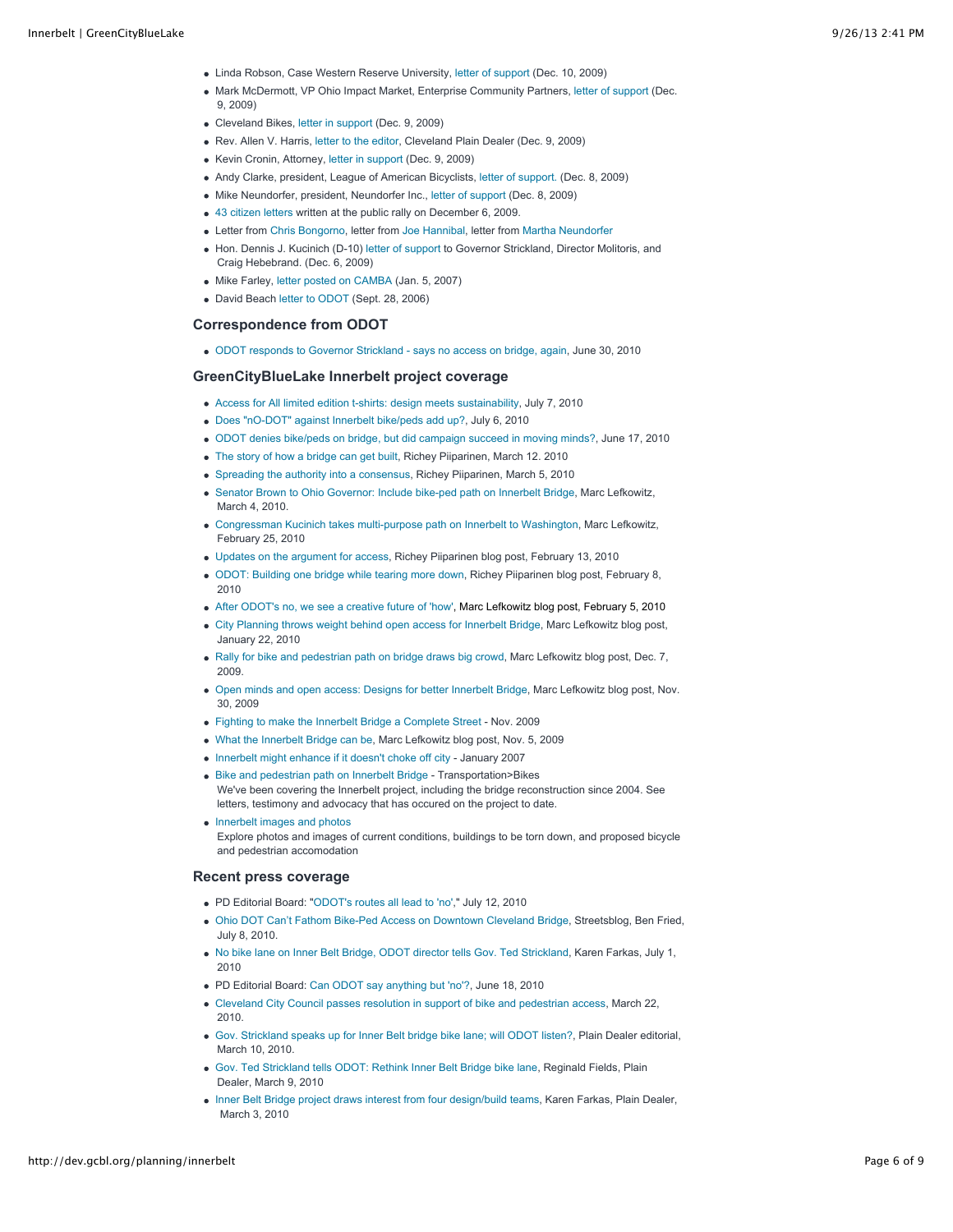- ["ODOT needs to open its mind about letting bikes, pedestrians share the new Inner Belt Bridge:](http://www.cleveland.com/opinion/index.ssf/2010/02/odot_needs_to_open_its_mind_ab.html) editorial", February 13, 2010
- "[U.S. Rep. Dennis Kucinich wants multipurpose lane on new Inner Belt Bridge,](http://blog.cleveland.com/metro/2010/02/us_rep_dennis_kucinich_wants_m.html)" Karen Farkas, The Plain Dealer, February 6, 2010. [\(PDF of letter sent\)](http://dev.gcbl.org/system/files/100205+FHWA+Innerbelt+Bridge.PDF)
- "[Bridges are for people too,](http://www.clevescene.com/scene-and-heard/archives/2010/02/04/bridges-are-for-people-too)" Frank Lewis, Cleveland Scene, February 4, 2010.
- [Access for Everyone,](http://www.wcpn.org/WCPN/soi/29501) WCPN 90.3 Sound of Ideas radio broadcast, January 29, 2010.
- [Feagler & Friends \(S14:04\),](http://www.wviz.org/WVIZ/feagler/29414) WVIZ television broadcase interviewing ODOT District 12 director on allowing bikes and pedestrians on new bridge, January 22, 2010.
- "Ohio Department of Transportation officials designing Cleveland's new Inner Belt Bridge also [need to consider those who might like to bike or walk across it," The Plain Dealer Editorial Boa](http://www.cleveland.com/opinion/index.ssf/2009/12/ohio_department_of_transportat.html)rd, December 12, 2009.
- "[Cleveland Bikers to ODOT: 'Let us cross the bridge'"](http://dc.streetsblog.org/2009/12/08/cleveland-bikers-to-odot-let-us-cross-the-bridge/), Sarah Goodyear, Streetsblog (DC, NYC, LA), December 8, 2009.
- "[As the Crow Rides: Cleveland's Cyclists Rally for I-90 Bridge Path,](http://rustwire.com/2009/12/08/as-the-crow-rides-clevelands-cyclists-rally-for-i-90-bridge-path/)" Rustwire, December 8, 2009.
- ["Dennis Kucinich sends letter to Ted Strickland in favor of a bike-pedestrian lane on the I-90](http://blog.cleveland.com/architecture/2009/12/kucinich_comes_out_in_favor_of.html) Innerbelt Bridge in Cleveland," Steven Litt, The Plain Dealer, December 7, 2009.
- "[Cleveland bike activists plan rally Sunday Dec. 6 in favor of bike lanes for I-90 Innerbelt Bridge,](http://blog.cleveland.com/architecture/2009/12/cleveland_bike_activists_plan.html)" Steven Litt, The Plain Dealer, December 5, 2009.
- "[Scene and Heard: A Bridge Plan to Far,](http://www.clevescene.com/scene-and-heard/archives/2009/12/02/a-bridge-plan-too-far)" Cleveland Scene, December 2, 2009.
- "[Advocates for Sustainable Urbanism Fight for Bike Lanes](http://www.ecowatch.org/pubs/dec09/advocates.htm)," EcoWatch Journal, December 2009 January 2010.
- "[Rally for Bikes and Pedestrian Pathway on New Innerbelt Bridge,](http://www.tremontwestdevelopment.com/)" Inside Tremont, Vol. 24, Issue 11, December 2009.
- ["Advocates of a bike lane on the new Innerbelt Bridge should find their own engineer and draw up](http://blog.cleveland.com/architecture/2009/11/advocates_of_a_bike_lane_on_th.html) a proposal," Steven Litt, The Plain Dealer, November 11, 2009.

### **Learn more about the project**

For nearly ten years, the [Ohio Department of Transportation](http://www.innerbelt.org/) has been planning the biggest and most expensive road repair project in our region's history -- the reconstruction of the Innerbelt where Interstates 90, 71, and 77 connect and pass through downtown Cleveland.

More than \$1 billion could be spent on this project, yet many questions remain about the impact of this investment on the long-term health of the city. For example:

- Will plans to smooth out traffic flows on the Innerbelt make the city more livable and more economically competitive, or will they simply ease traffic away from downtown?
- Will the urban scars created years ago when the highways slashed through the city be healed and capped over with new parks and development sites (i.e. High Street's cap over I-670 in Columbus)?



- With creative engineering, can the old Central Viaduct Bridge be replaced by a *single* signature bridge that doesn't negatively impact Tremont?
- How does the \$1 billion investment in road work relate to the city's larger goals for increased housing opportunities downtown and in surrounding neighborhoods?

### **Other Resources**

- [ODOT communications with FHWA, city and county officials from 2005 and 2006](http://dev.gcbl.org/system/files/ODOT-Officials+Docs.pdf), discussing problems with project and including bike and pedestrian path (Agreement No. 12584, PID No. 77510, FHWA ref: HEO-OH)
- Read EcoCity Cleveland's [letter to ODOT Re: Draft Environmental Study, Cleveland Innerbelt](http://www.greencitybluelake.org/images/transportation/Innerbelt_eis_comments-2-23-07.pdf) (2-28-07)
- Cleveland City Council [weighs costs and benefits](http://dev.gcbl.org/blog/marc-lefkowitz/costs-and-benefits-of-innerbelt-plan) of Innerbelt Project (1-10-07)
- [Save Our Access website](http://www.saveouraccess.com/)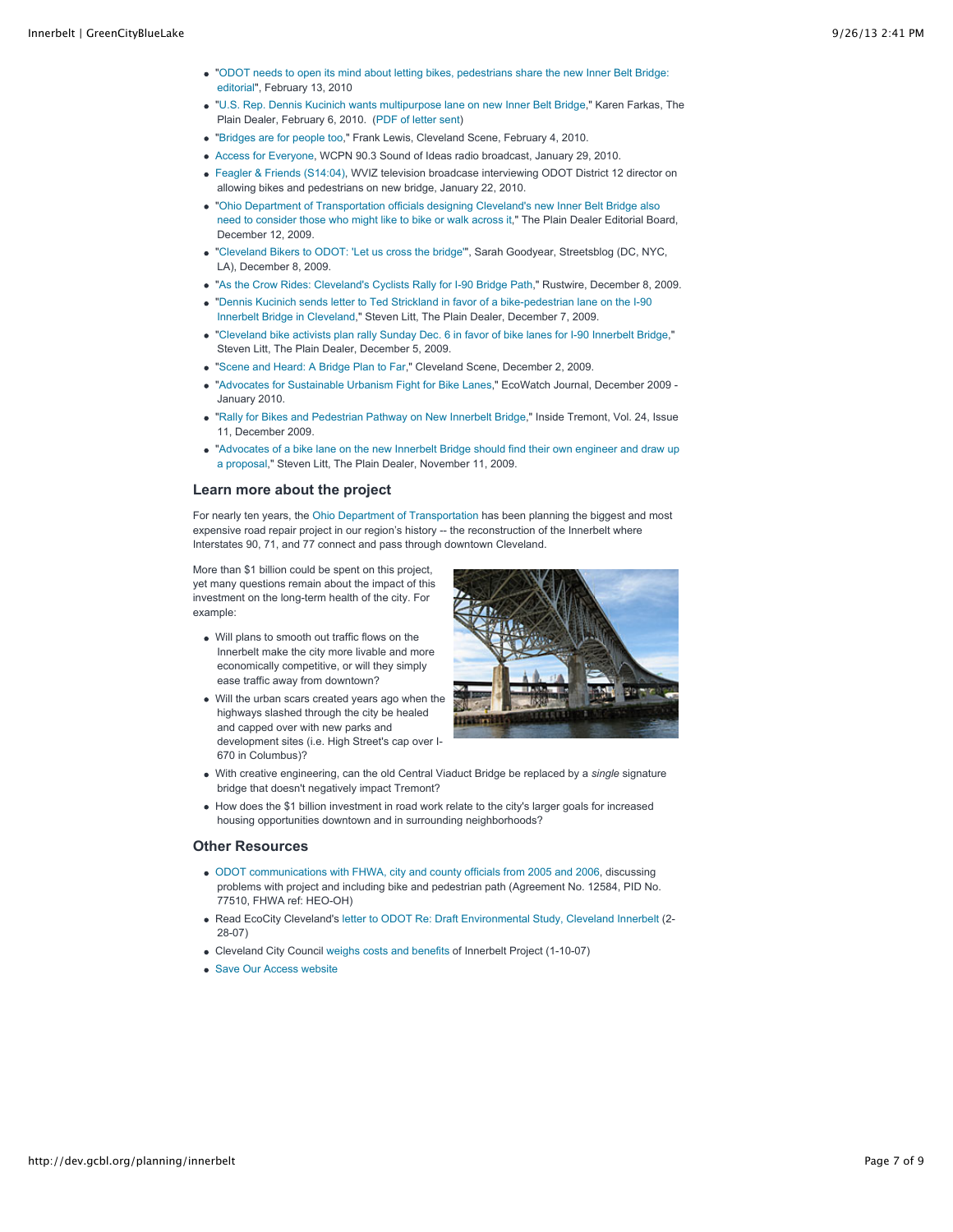Bike and pedestrian access for all on new<br>Cleveland Innerbelt bridge **E** Amateur Litter (

■ 0.00000 → 000 → 2° 11 □ ★★★★★ Ill.compt 801 views

#### **Innerbelt song on YouTube**

 $\mathbf{u}$ 



PEDESTRIAN &<br>BICYCLE LANES STORMWATER BREAKDOWN LANE SCENIC OVERLOOK VEHICULAR LANES TOTAL OF (5) 12 FT.<br>VEHICULAR LANES AND (1) 17 FT. 14 FT 17 FT. BREAKDOWN LANE

### [Subscribe](http://dev.gcbl.org/planning/innerbelt#)-

- [Bike and pedestrian paths on bridges: Stories of their success](http://dev.gcbl.org/planning/innerbelt/bike-and-pedestrian-paths-bridges-stories-their-success)
- [City Planning Commission resolution to support bikes and pedestrians](http://dev.gcbl.org/planning/innerbelt/city-planning-commission-resolution-support-bikes-and-pedestrians)
- [Cleveland Innerbelt Budget](http://dev.gcbl.org/planning/innerbelt/cleveland-innerbelt-budget)
- [Cleveland's architecture in path of Innerbelt](http://dev.gcbl.org/planning/innerbelt/clevelands-architecture-in-path-of-innerbelt)
- [Critical Mass Cleveland Support Access for All! Hundreds of Cyclists Demonstrate Their](http://dev.gcbl.org/planning/innerbelt/critical-mass-cleveland-support-access-all-hundreds-cyclists-demonstrate-their-support) Support!
- [Downtown housing best transportation solution](http://dev.gcbl.org/planning/innerbelt/downtown-housing-best-transportation-solution)
- **[Innerbelt Environmental Impact Study](http://dev.gcbl.org/planning/innerbelt/innerbelt-environmental-impact-study)**
- [Moving and improving Innerbelt bridge](http://dev.gcbl.org/planning/innerbelt/moving-and-improving-innerbelt-bridge)
- [Timeline of Innerbelt project](http://dev.gcbl.org/planning/innerbelt/historical-timeline-of-innerbelt-project)
- [Urban design, land development and the Innerbelt](http://dev.gcbl.org/planning/innerbelt/urban-design-land-development-and-the-innerbelt)

[‹ Whiskey Island history](http://dev.gcbl.org/planning/lakefront/whiskey-island/whiskey-island-history) [up](http://dev.gcbl.org/planning-development-projects) [Bike and pedestrian paths on bridges:](http://dev.gcbl.org/planning/innerbelt/bike-and-pedestrian-paths-bridges-stories-their-success)